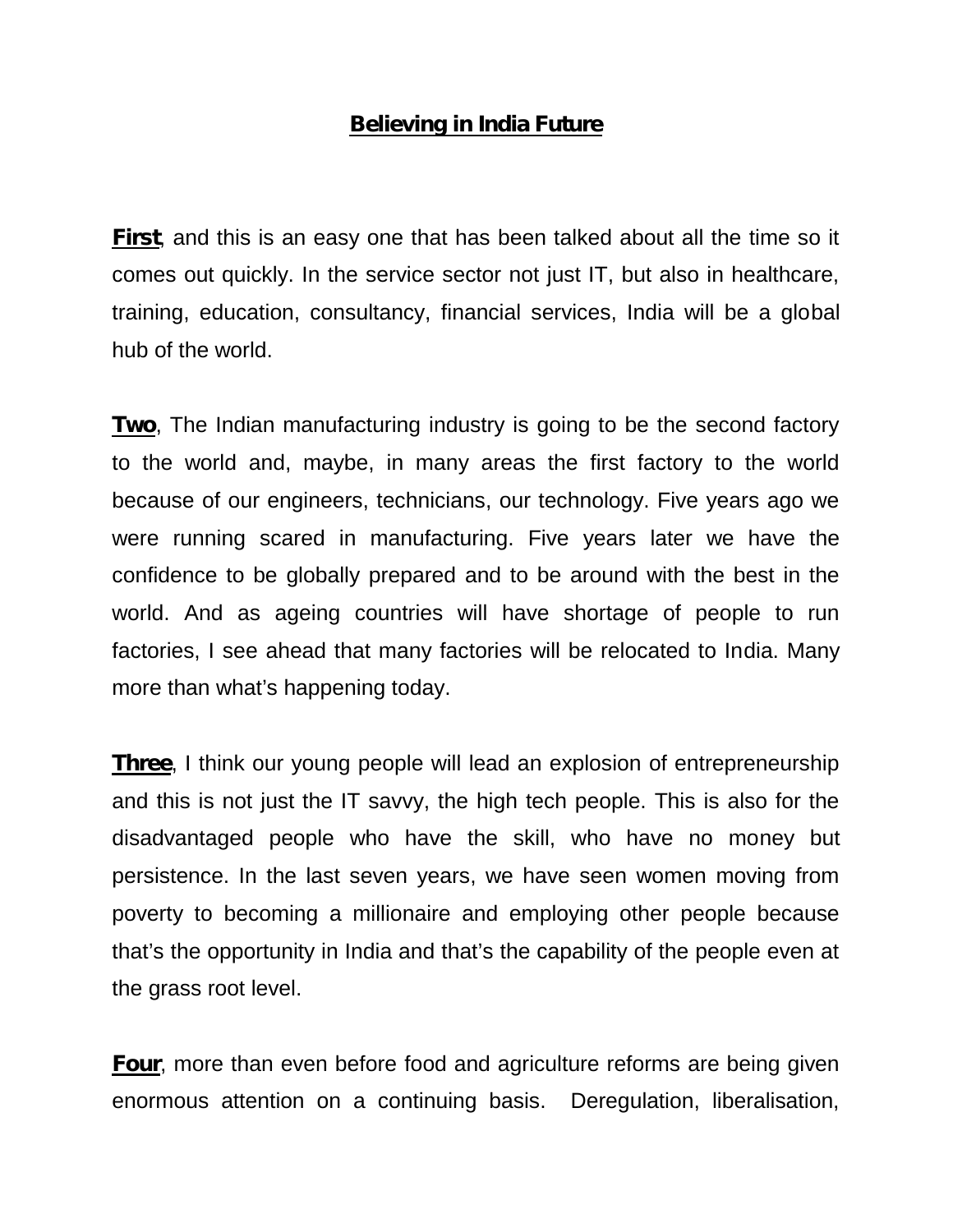removal of controls. I see ahead India emerging as a food factory in the world. We have the potential and we are on our way to realising that potential.

**Five**, Mumbai will rank with the leading capital markets of the world. It already does in some respects but it will scale to a different level. So when you talk New York, when you talk Frankfurt, when you talk London, you will talk Mumbai. He will lead that transformation in the financial sector making a change we could never think of, to be ranked, to be spoken about in the same league as the big boys of the world.

**Six**, India's mastering of IT will help us build an "anytime – anywhere" system using Information technology. It is going to transform the life of people at every level of Indian society and connecting of these people with the world outside. It is going to change everything about the way we do things.

**Seven**, with Jamshedpur as the role model, we will see a 100 plus corporate townships which will be run like Jamshedpur by company professionals, by company executives. It will become a catalyst for a different kind of urban development in this country and the corporates are working at it and the role model is clearly Jamshedpur.

**Eight**, in the print and electronic media, India will emerge as a major global threat. Don't be surprised if some years from now we'll talk of CNN, we'll talk of BBC, we'll talk of another Indian company in the same breath because that's the growth and that what's happening silently. There will be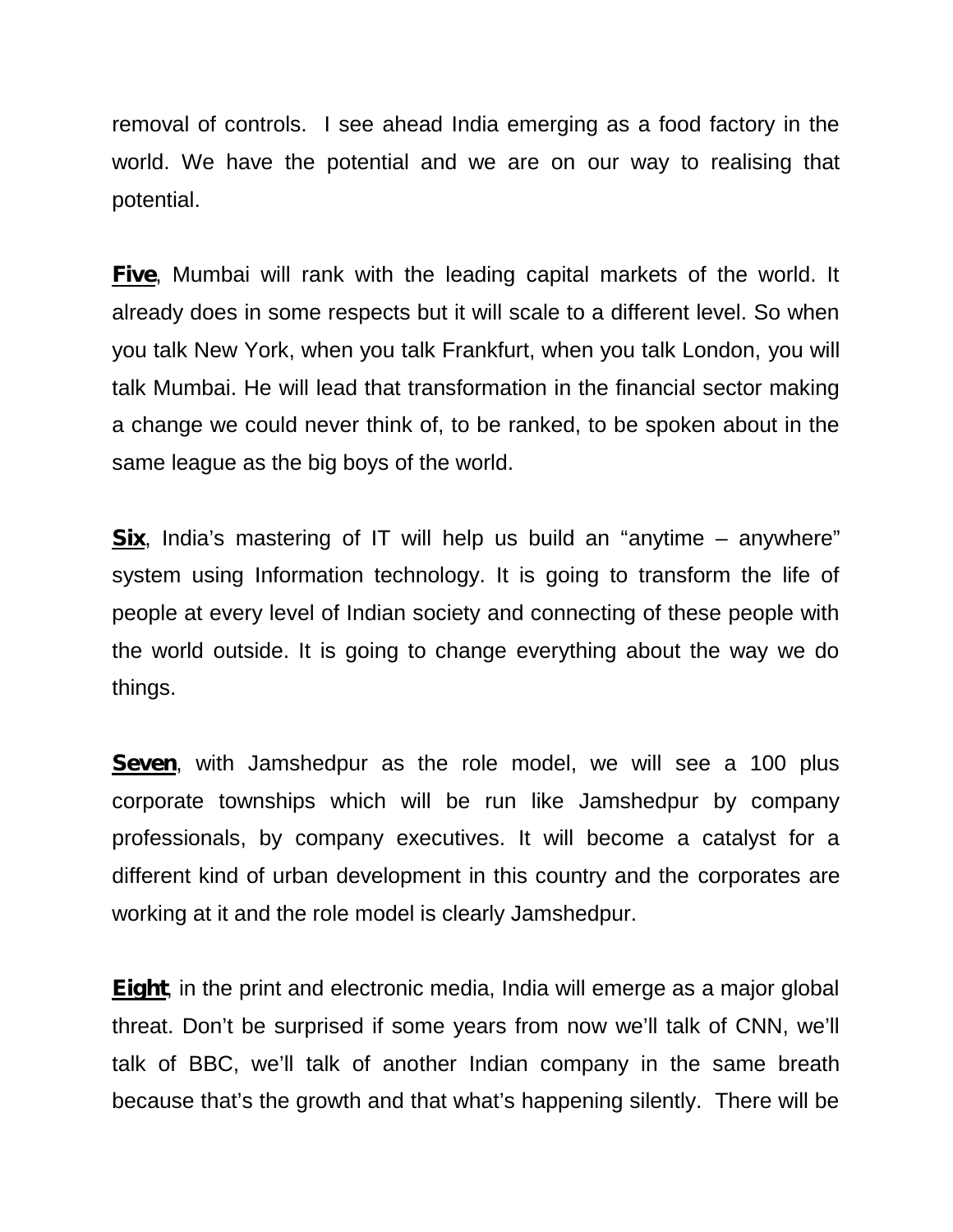a shakeout but in the media industry we'll be there in the forefront. With that of course, but side by side, there will be the film and entertainment industry, the pharma, the biotech industry.

**Nine,** with the sharp rise in oil prices, there will be R&D, research, alternative solutions in dealing with the problem of high price of petrol. We will find solutions like ethanol using sugar industry and others. And I know there is huge resistance to this change but this will happen because it is an inexorable process of change which a billion people will demand and will be given.

**Ten,** an explosion of infrastructure, I believe, is ahead of us. And as I said the power reforms in Delhi will be history in a few years, I believe, when we look back we will achieve the same success in roads, ports, airports and power repeating the telecom story. We will have problems, we will make mistakes we will stumble and fall, we will get up but we will make it because we are on that path now. We have learnt that after 40 to 50 years of government ownership of infrastructure, government control, government management and a culture of providing infrastructure free of charge to the people - that's the culture we have built - we are moving from that culture, getting the people to pay for the services of infrastructure and we will achieve and we will go through the pain but we will achieve that. We have already done that in telecom and we are already moving ahead in other sectors. The last one will probably be power but roads, ports, airports will happen and we will kill the power problem also.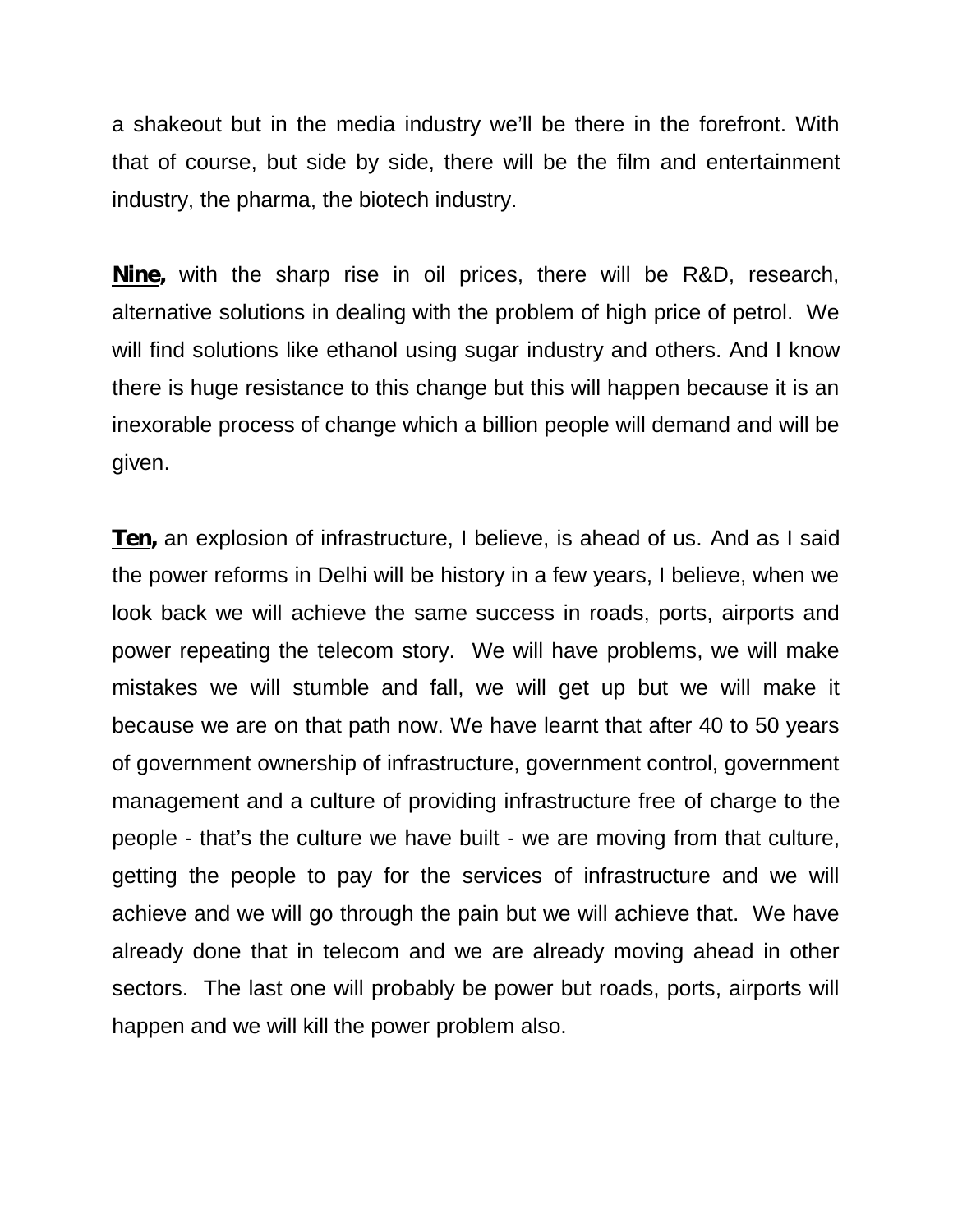**Eleven**, in addition to this I believe, we will have locally produced and distributed power. We cannot solve the problem of power in this country only with big plants and big projects. The terrain, the geography of this country is such that we have to use local resources, local materials, local power and this is something that has to grow as we move forward. So this is the additional part of the solution to the power problems in the country.

**Twelve**, women - girls will be far more prominent in leadership, in management across every social and economic activity in our country. Much much more than they are today. They are there but it is going to multiply manifold. Because the women of India have evolved more than the men of India. We men were born with a silver spoon in our mouth and we have been spoilt. The women have always had to stretch and they have had to face challenges and they have had to internalise the pain. They have evolved and what we are going to see is much more of them in managerial and leadership positions across the entire spectrum of social and economic activity. This is going to make a true difference in the way India evolves in the near future.

**Thirteen,** like other industries, we will emerge as a global leader in automotive components and the 100 thousand rupee car will transform the lives of 100 of million people in the country. 100 of million of people will be able to afford a 100 thousand rupee car.

**Fourteen**, Indians will enjoy globalisation with confidence. They will not be afraid because with the 50 years of protection and over regulation and inhibitions in which we were brought up from 1947 to 1991, you will find a